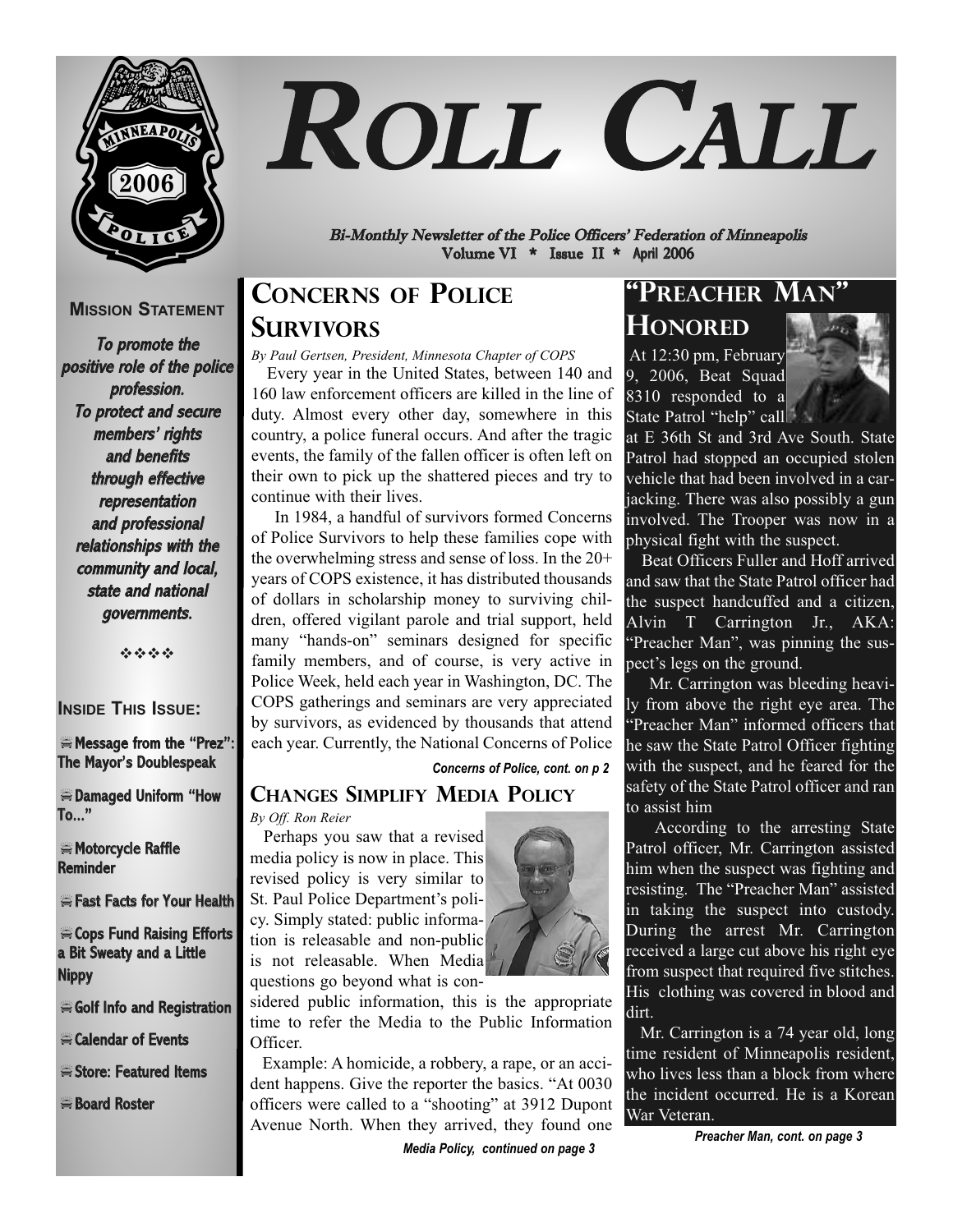#### **MESSAGE FROM THE "PREZ"**



Well summer is just around the corner and crime is on the increase, why does that not surprise me? But remember the mayor is pro public safety! HA! Let's go back a few months during the Mayors race

where R.T. Rybak proclaimed one of his top issues is making the city safer. Well I guess that sounds good, but as they say, talk is cheap. He has cut the police department the last four years. Then he promised he would add 70 officers this year but he gave the police administration strict quotas as who to hire. We are looking into that, but I believe quotas might be illegal. And don't forget the pay raise he has offered us - one that will put us back to the bottom of all the cities in the metro area. Then, consider the fact that 5 officers have left in the last month to take jobs with other agencies, and it would certainly seem true that we are a great training facility for other departments. Then add in that the class they said would number 30 will really be about 18. You do the math. At the end of the day we will have less officers then when we started. So you have to ask yourself, is the mayor really pro public safety or is this another way to continue to cut the police budget?

I get so sick of the mayor and all his talk,. He has given a number of department heads, including our departing police chief, substantial pay raises above the two percent cap that is just for the working folks. Rybak can't seem to put new officers on the street and he causes turnover in the command suite. All this could have been avoided if the mayor had given the chief a vote of confidence after the election, but Mayor Rybak, once again, let his personal feelings take priority over the need of the taxpayers.

He wanted to keep chief McManus dangling in the wind because he didn't become a cheerleader for the mayor's re–election.

Now, while crime is still increasing, the Minneapolis Police Department will be distracted by a search for a new chief. Buy the way, this will now make three mayors and six police chiefs so far in my career. I am sure I will see more.

Please know we will be working as hard as we can to bring you a reasonable contract and we support all of you for the great job you continue to do everyday. And just maybe one day, some city leader might decide to start "walking" instead of just talking.

### **V** QUESTION: HOW DO I GET REMIMBURSED

**FOR MY DAMAGED UNIFORM?** The request for reimbursement or replacement of damaged uniform or equipment is processed through Nina in the Chiefs office. If you damage your uniform on-duty you need to do a CAPRS report describing the dam-



age to the item and how it was damaged. You then have to send a copy of the receipt to repair or replace the item to Nina. There is also a form that needs to be filled out. The request is then processed through payroll once it is approved.

*Call or e-mail the Federation with your comments or questions.* 

#### *Concerns of Police, cont. on p 2*

Survivors lists a membership of over 14,000 members. Not only are immediate family members considered survivors, but "affected co-worker" is a class of survivor, as well.

Organizing a state chapter involves quite a bit of paperwork and research, as well as publicity and interest among survivors. (Concerns of Police Survivors is a 501c3 charity, and each local chapter is registered with the respective state's Attorney General's office.) Attempts to organize a chapter in Minnesota were unsuccessful until February, 2005, when we received our charter from National, and opened for business.

The Minnesota Chapter of COPS exists to promote the mental and physical welfare of surviving family members in the state, increase awareness among residents of Minnesota of the need to support survivors, and in turn, support the profession of law enforcement, help provide funds and reimbursement for travel expenses incurred during travel to Police Week, and to address any legal or trial issues that might arise for surviving family members.

We have so far held four chapter meetings, one picnic, co-sponsored a fundraiser at O'Gara's for the Sackett family, and organized and promoted the Project Blue Light ceremony held at the Peace Officers Memorial at the Capitol last December. Upcoming projects include family preparations for the Washington trip, and organizing and promoting a Blue Ribbon display campaign for Police Week, May 15- 21. (Ongoing work also continues behind the scenes with family members and local agencies.)

Our Chapter looks forward to working with the Minneapolis PD on survivor-related issues, and would welcome cooperation and involvement from department, especially from officers who feel led to help rebuild recently shattered lives.

If you are interested, please contact us at 651-489-8080 (home phone), or by email at paulgertsen $8080@a$  ol.com.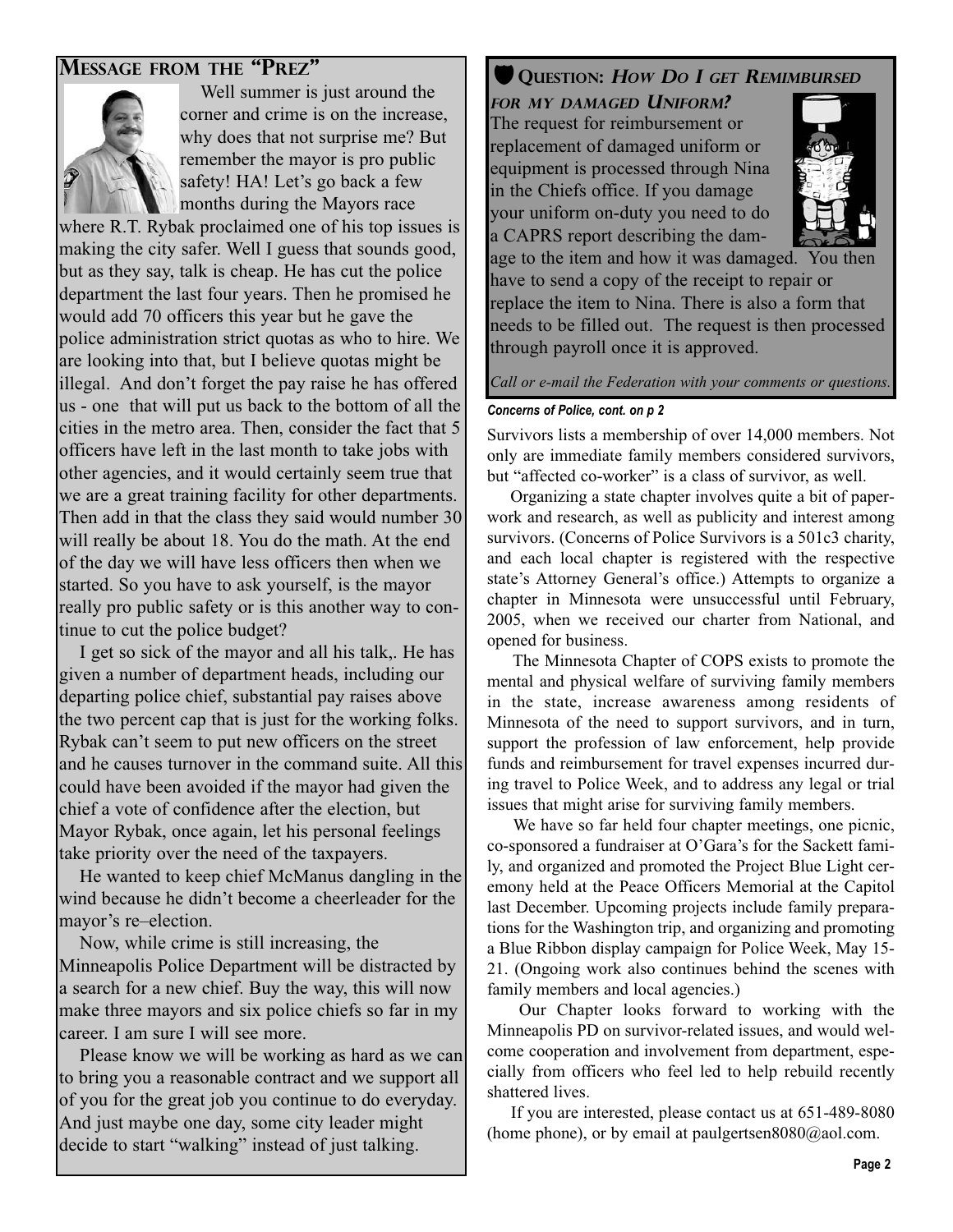#### *Preacher Man, cont.inued from page 1 Media Policy, continued on page 3*

The "Preacher Man" was there when an officer needed help. He risked his own safety to assist the State Patrol officer in apprehending a potentially armed and violent suspect. With Mr. Carrington's quick and fearless assistance no officers were injured, and a violent person was arrested.



The "Preacher Man" was recognized by MPD for his support of law enforcement when officers Fuller and Hoff delivered arms full of donated police clothing from the Federation Store. And on March 24th Carrington, along with other officers, was given the Chief's Award of Merit and received a standing ovation by all who were present.

The Minnesota State Patrol also honored Mr. Carrington at the State Capital in mid-February.

# **RAFFLE TIX**

Raffle tickets are available via the following folks: Tomma Freundschuh (4's),



Dan Mc Shane (3's), Rob Goodsell & Joe McGinniss (Park Police), and Bob Kroll (where ever you can find him).

**Prizes:** 2006 Harley Road King. cash prizes up to \$1000.

**Cost:** \$20.00 each (limited number being sold.) **Drawing:** July 27th at the 1029 Bar.

*Proceeds benefit Federation charities.* 

male dead at the scene. We are investigating".

Most any other question from the Media is exploratory, and they should be referred to the PIO during business hours for updates.

Here are some examples of exploratory (non-public) questions: "What are the causes of all of these shootings?" "Is this drug related?" "We heard it was a gang shooting?" "What weapon was used?" "How many times were they shot?"

Prior to the revised Media policy, any member of our Department could talk to the Media about most all things, and our old policy allowed the Media to have access to anyone in the Department. There were occasions when members gave Media information without giving others within the Department a "heads-up". Opinions became headlines.

The intent to revise our policy was to have better control over the message sent to the public by the Media. Our revised policy states that any inquiry other than releasable public information is to go (funneled) through the Public Information Officer. Public information is still public information and can be given to or obtained by the Media from any member of the Department.

Media requests for interviews regarding larger stories, i.e. crime trends, task forces, murders in general, personnel matters, administrative decisions, etc, are all stories the Department needs to be aware of. We can direct the Media to the proper people to get the Media the facts and information they need for their stories.

One more thing: The Media may be on a "deadline", but their "deadline" is not our "deadline". We will get them the accurate information as soon as we can.

If you have any questions regarding this policy or the Media, give me a call at (612) 673-2995.

*vigilant parole and trial support, held many "hands-on"*

# **FAST FACTS FOR YOUR HEALTH**

*By Sarah Pickhardt, Health Touch Chiropractic*

#### *Maintain Good Posture!*

A study published in September, 2005, showed that for every MIL-LIMETER the base of your neck is forward of your sacrum (the triangular bone your spine rests on) there is a statistically significant decrease in health markers and a significant increase in pain symptoms.



*Consider alternative treatment for pain!* According to the New England Journal of Medicine (1997), the number one cause of liver failure in the United States is acetaminophen (such as Tylenol) use!

## *Get an adjustment!*

A 2000 Journal of Osteopathy literature review found that people receiving spinal adjustments (what chiropractors and osteopaths do to align the spine) had significantly lower death rates from influenza than did the general population.

**Page 3**

*As a police spouse for 17 years and a chiropractor for much of that, I am happy to support you and your family in any way possible. Please contact me at (763) 427-4021 if you have questions about improving your posture or your health.*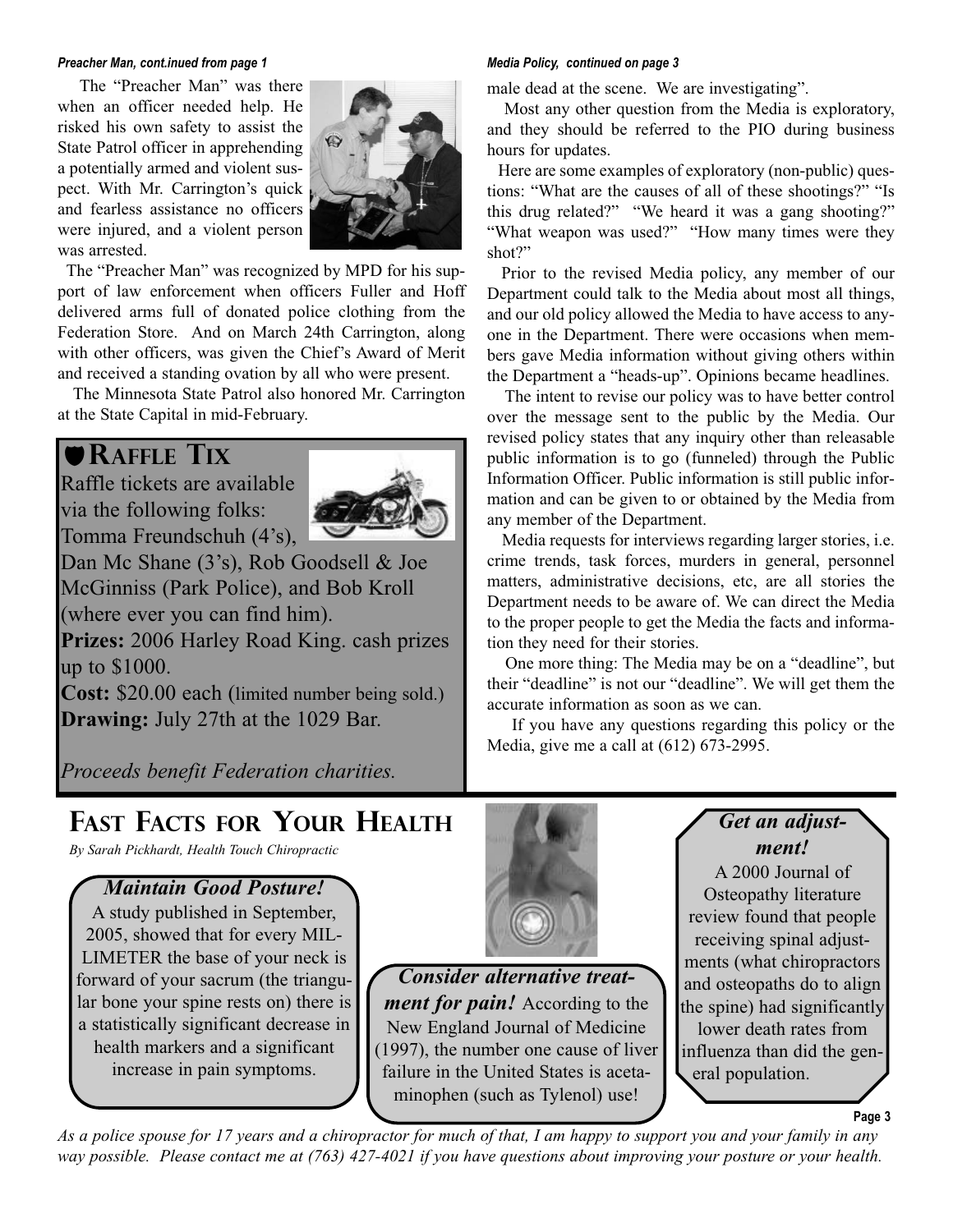# **COPS FUNDRAISING EFFORTS WERE...** *...a bit sweaty!*



On February 11th the MPD once again challenged Minneapolis Fire to a race on the IDS steps (1280steps). This challenge was part of the 24th annual cystic fibrosis climbfor a cure promoted by the cystic fibrosis foundation. Our

Minneapolis Police team raised \$2100 for the cause and the entire days event isexpected to top last year's total of \$80,000.

The event this year was won by Minneapolis Fire with MPD second and the newly added team, St Paul Police third. Next year St. Paul Fire will join the challenge. This years police team, captured by professional photographer Christine Kirchen (www.artistcove.net) included team captain Mike Kirchen, Jeff Werner, Chad Fuchs, Kelly O'Rourke, Jeff Mercill, Cheri Peterson, Aimee Hawes, Griffin Hillbo and Brandon Bartholomew. Also picture is KFAN radio host Mike Morris. Morris ran with the St. Paul police team after several cops on his morning show a day earlier put him up to the challenge.

Next years climb will be intense, as were not looking to drop 3 to the Fire Dept. Anyone interested in joining the team can come down and run. The top 3 male finisher's and 2 female finisher's times are recorded for the official times. The more the better, as this is a great cause. Thanks to the Police Federation for donating police hats and tshirts which were a huge success with the kids at the event.



Reminder: Please keep your Federation & Mutual Association cards updated. You can fill out new cards at the Federation office.

# *... a little nippy!*

Alright, we did it again! The Polar Plunge for Special Olympics. Seven of us from MPD jumped into a lake out in Burnsville. There were approx 250 jumpers and together we all raised \$41,000. It was sunny and 20 degrees

when we jumped. There was a hot tub available for afterwards which we jumped right in, of course---Always looking for volunteers to join us next year. We also plan on

taking a road trip and doing the one in Duluth next year-- into Lake Superior!



**Before... ...and... after...!**



*Pictured (left to right):* 

# *...and really intense!*

Fortunately for you diehards, the **Police Unity Tour** hasn't happened yet so there is still time to sign up. The annual bike ride takes place May 10 - 12. The ride raises money for the National Law Enforcement Memorial and is its single largest sponsor. Team Minnesota consists of 25 members from departments around the state. The ride is 250 miles starting in Chesapeake, VA and ending in Washington DC. Team Minnesota is dedicating this year's ride to the following Minnesota officers killed in the line of duty in 2005; **Sgt. Jerry**

**Vick, Off. Peter Resch,** and **Off. Shawn Silvera.**

To support the effort, contact **Sgt. Rick Doll** at the Park Police or **Off. Lynn Cronquist** at Fifth precinct. *Cronquist.*

*Fundraising updates contributed by Officers Mike Kirchen and Lynn*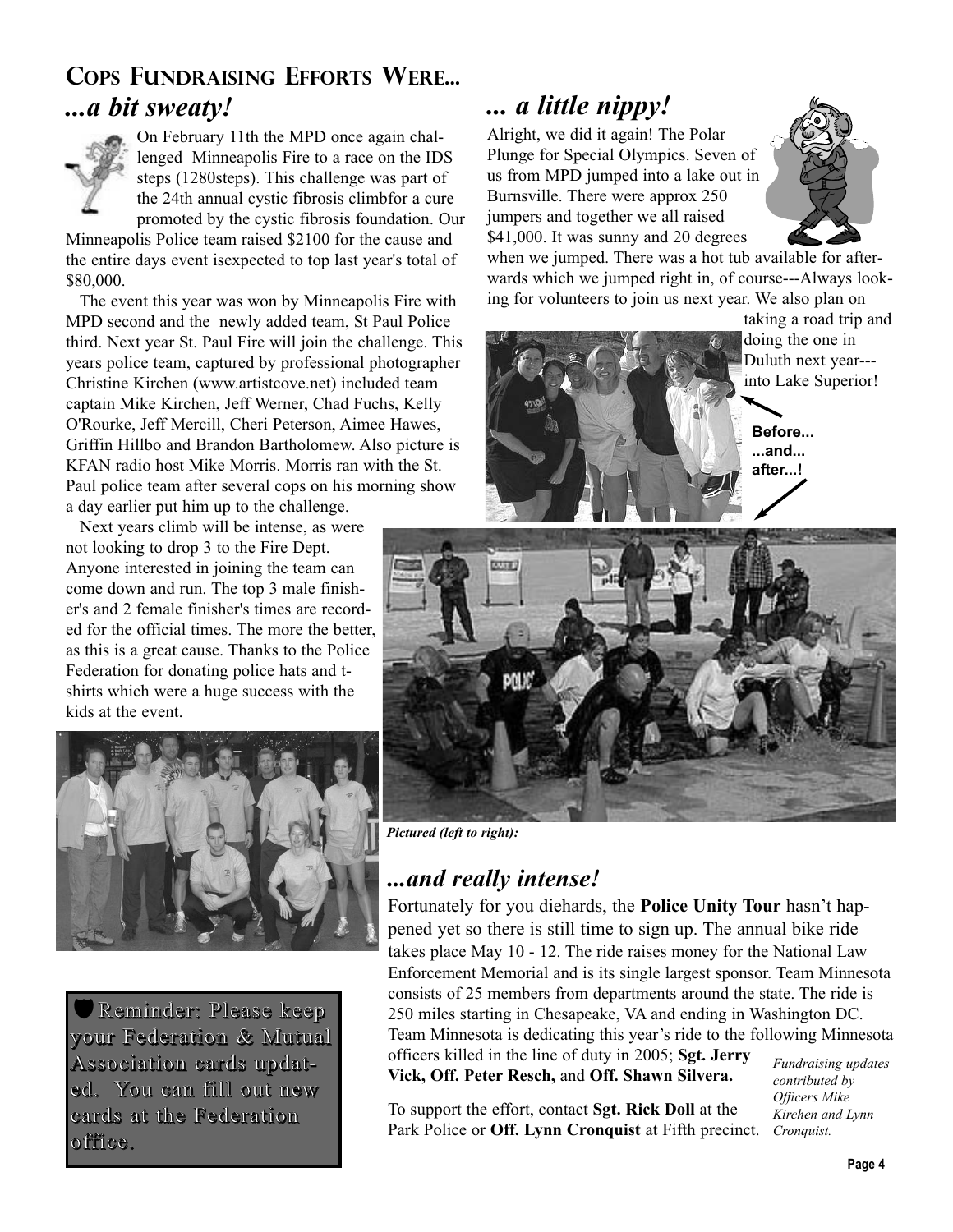# **Minneapolis Police Federation Golf Tournament REGISTRATION FORM Friday June 23, 2006 (1:00pm-shotgun start) Majestic Oaks Golf Course Hwy. 65 And Bunker Lake Blvd.**

Foursome--Please fill out completely and mail or bring to the Federation Office at 1811 University Avenue NE, Mpls. MN 55418. Please check your Course Preference below:

**COLD** Course **COLD** Course **COLD** Course (Par 72....6396 yards)

**PLATINUM** Course **COUTS** (Par 72...7013 yards)

Make checks payable to the Police Officers Federation of Minneapolis (or POFM). Registration forms are available at the Federation office. Registration will be on a first come, first served basis and will be accepted when accompanied with the full amount of the registration fee (\$380.00). Lunch Will be served before the tournament start. Dinner to follow. **Deadline: Thursday, June 15th, 2006** I

| <b>Name</b> | Address/Work Location | Phone(s) | E-mail |
|-------------|-----------------------|----------|--------|
|             |                       |          |        |
|             |                       |          |        |
|             |                       |          |        |
|             |                       |          |        |
|             |                       |          |        |
|             |                       |          |        |
|             |                       |          |        |

Ī

| <b>April</b>                                                                                                | <b>May</b>                                                                       | June                                                                                                                          | pues pue dun                                                                                                                                                                                         |  |
|-------------------------------------------------------------------------------------------------------------|----------------------------------------------------------------------------------|-------------------------------------------------------------------------------------------------------------------------------|------------------------------------------------------------------------------------------------------------------------------------------------------------------------------------------------------|--|
| 27th General<br><b>Membership Mtg</b><br><b>Federation Hall</b><br>(General Election)                       | 25th General<br><b>Membership Mtg</b><br><b>Federation Hall</b><br>(Swearing in) | 23rd Annual Golf<br><b>Tournament Majestic Oaks</b><br>$\Box$ 29th<br><b>General Membership Mtg</b><br><b>Federation Hall</b> | Question regarding the Annual<br>Golf Tournament can be directed<br>to Sherral Schmidt at the<br>Federation office at 612.788.0696 -<br>or - e-mail Sherral at                                       |  |
| July                                                                                                        | August                                                                           | <b>September</b>                                                                                                              | director3@mpdfederation.com                                                                                                                                                                          |  |
| 27th General<br><b>Membership Mtg</b><br><b>Federation Hall</b><br>27th Drawing for<br><b>Raffle Prizes</b> | <b>31st</b> General<br><b>Membership Mtg</b><br><b>Federation Hall</b>           | 28th General<br><b>Membership Mtg</b><br><b>Federation Hall</b>                                                               | Registration forms are also avail-<br>able at the Federation or online at<br>mpdfederation.com.                                                                                                      |  |
| <b>October</b>                                                                                              | <b>November</b>                                                                  | <b>December</b>                                                                                                               | If anyone knows of a business that<br>would be willing to sponsor a hole<br>or donate a prize please call<br>Sherral at the above number or<br><b>Emily at the Federation office at</b><br>788-8444. |  |
| 26th General<br><b>Membership Mtg</b><br><b>Federation Hall</b>                                             | 30th General<br><b>Membership Mtg</b><br><b>Federation Hall</b>                  | 8th & 11th Annual<br><b>Holiday Merchandise Sale</b><br>City Hall, Rm 132<br>$Q$ 13th<br>Holiday Party, Ukrainian             |                                                                                                                                                                                                      |  |
|                                                                                                             |                                                                                  | Cntr                                                                                                                          | Page 5                                                                                                                                                                                               |  |

 $\blacksquare$  $\mathbf{I}$ Ľ  $\mathbf{I}$ 

П